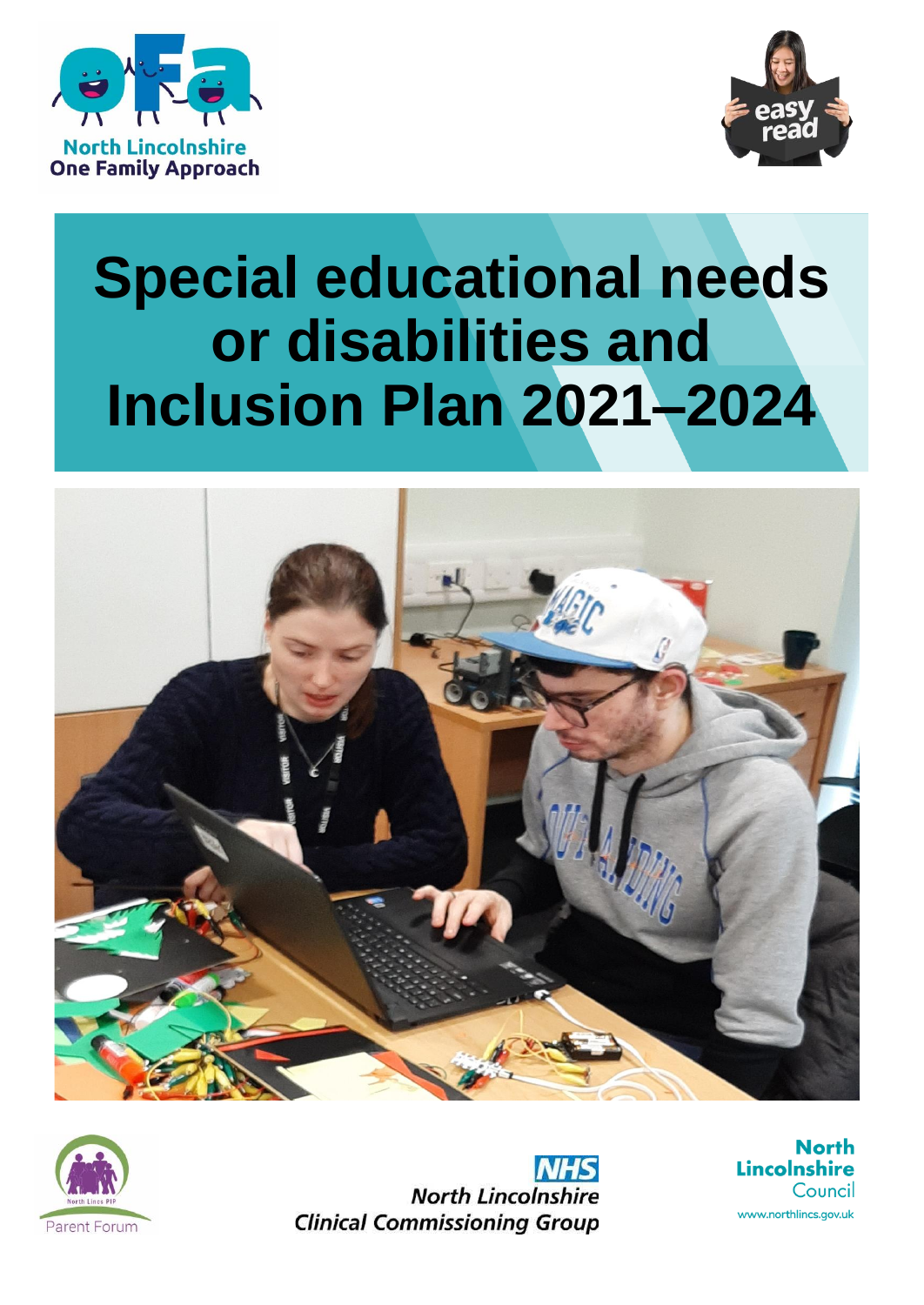# **What is in this booklet**



|  | What is this information about? | Page 1 |
|--|---------------------------------|--------|
|  |                                 |        |



| <b>Plans in North Lincolnshire</b> | Page 2 |
|------------------------------------|--------|
|------------------------------------|--------|



| What do we want to see | Page 3 |
|------------------------|--------|
| happen?                |        |



**How did we work out what was important for us to work on for the next four years? Page 4**



**We have 4 important areas of work that will help people to have a good life**

**Page 5**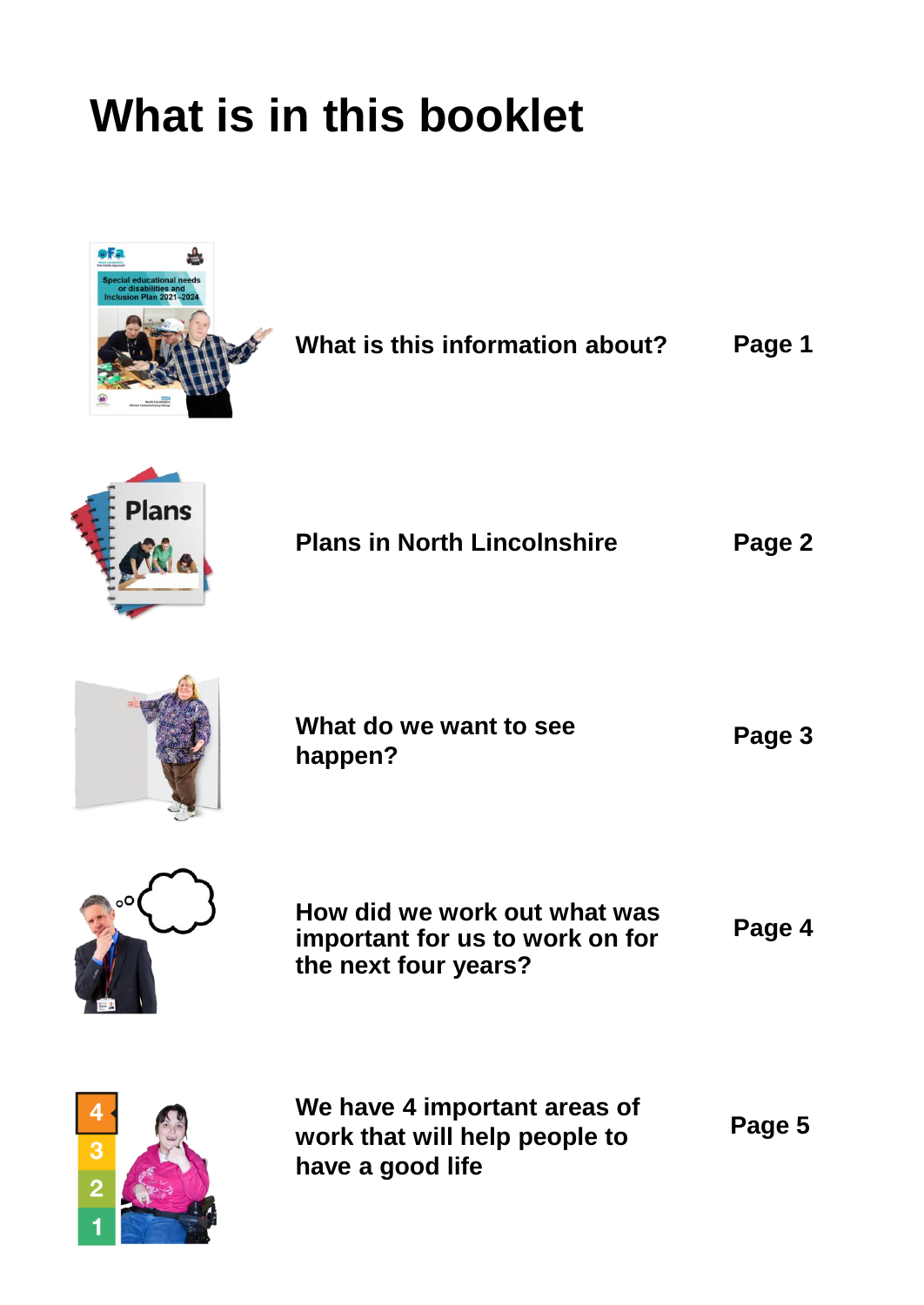# **What is in this booklet**



**Who will check that the work in this plan is happening?**

**Page 6**



**More information**

**Page 7**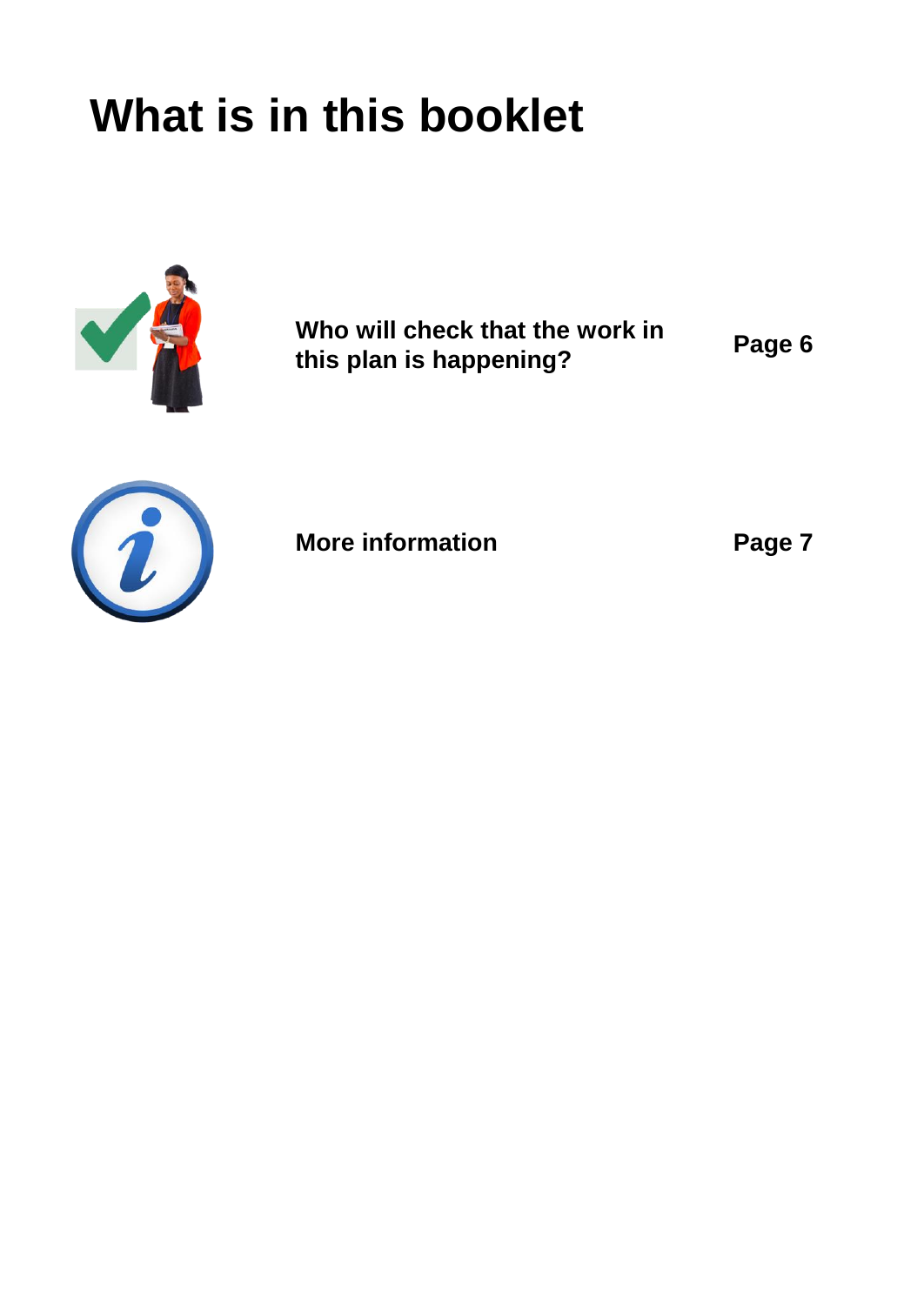# **What is this information about?**



This information is about the plans for children and young people with special educational needs or disabilities living in North Lincolnshire.



This new plan tells you how children and young people with special educational needs or disabilities are included in our One Family Approach.



The One Family Approach is about making sure that everyone is at the heart of what happens in North Lincolnshire. This includes:

- Children and young people
- **Families**
- **Communities**



If you need support to understand this information you can ask a friend, advocate or support worker to help you.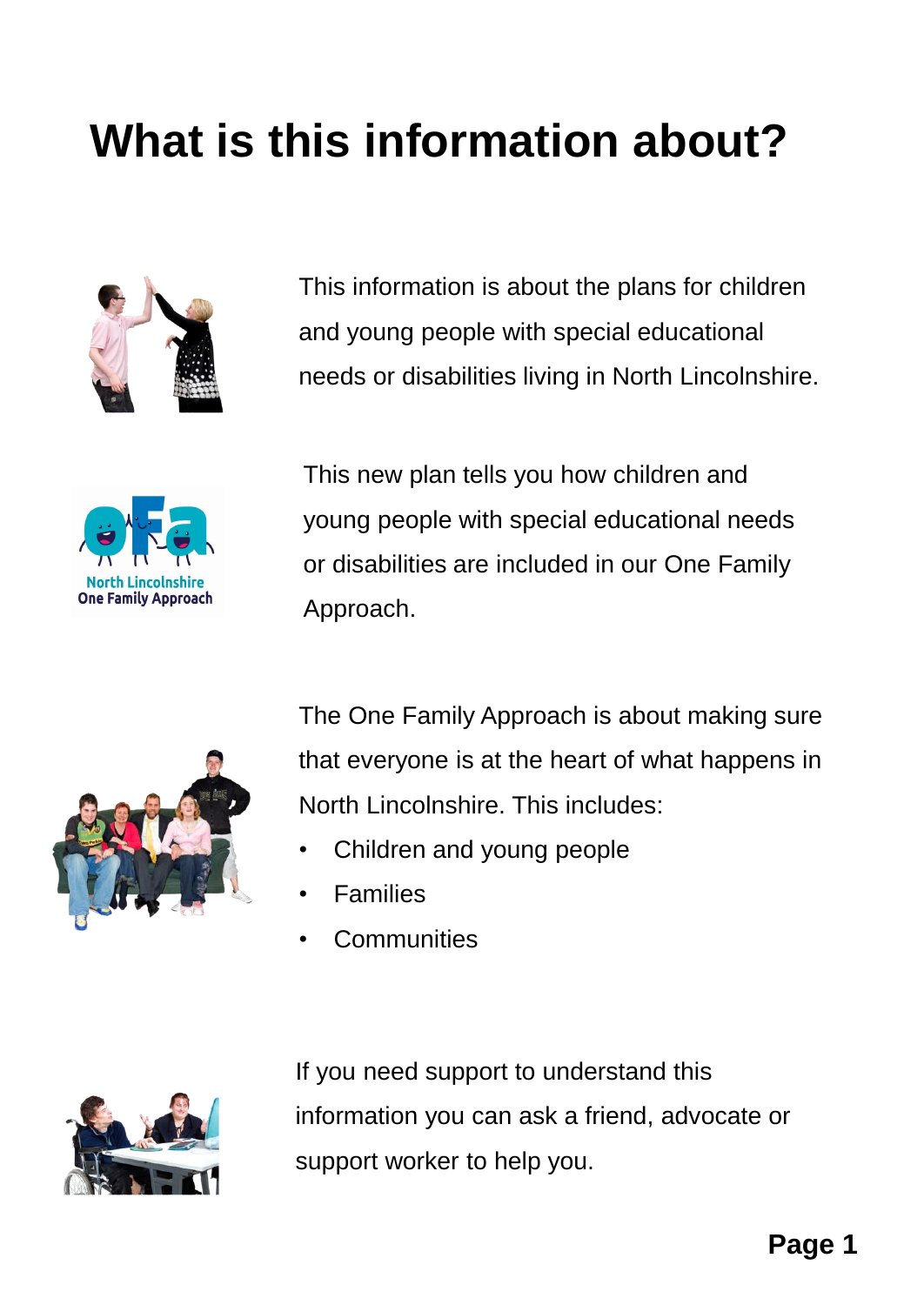# **Plans in North Lincolnshire**



**Plans** 

North Lincolnshire council works closely with other organisations to help make life better for the people of North Lincolnshire.

There are lots of different plans to help this happen. These include:

- The Children's Commissioning Plan
- The Children's Challenge
- Helping Children's and Families in North **Lincolnshire**
- Special Educational Needs and Disabilities Code of Practice 2014



All these plans are there to make sure that children and young people with special educational needs or disabilities in North Lincolnshire are supported to have a good life.



This means that people get the right support:

- At home
- In school
- In the community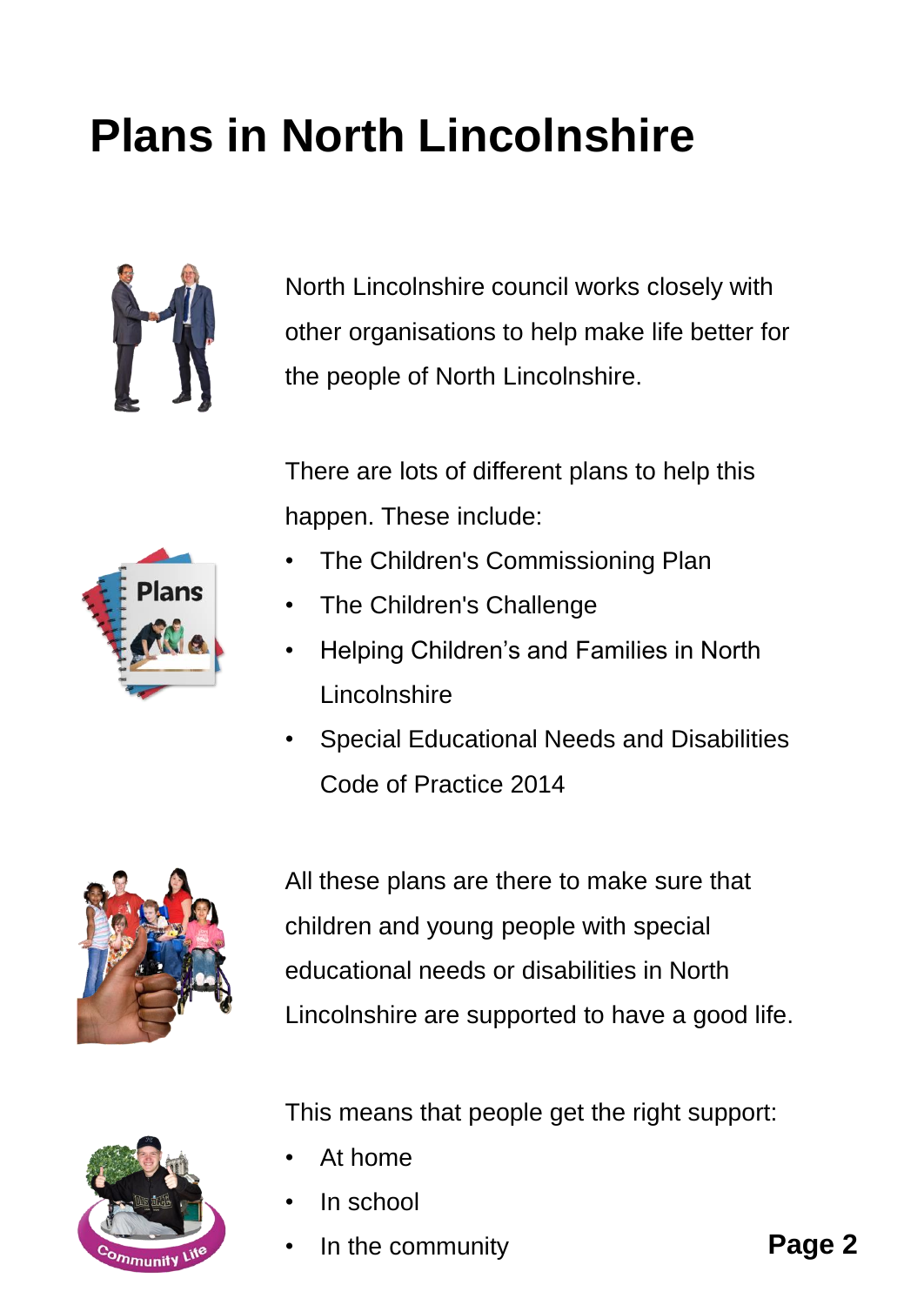### **What do we want to see happen?**



We all want to live in a place we call home, with the people and things that we love.



To live in communities where we look out for one another, doing the things that are important to us.



This is what the One Family Approach is all about in North Lincolnshire.







We want children, young people and families to be:

- Happy
- Positive
- Themselves
- Not easily affected by what is happening around them and to them
- **Excited**
- **Confident**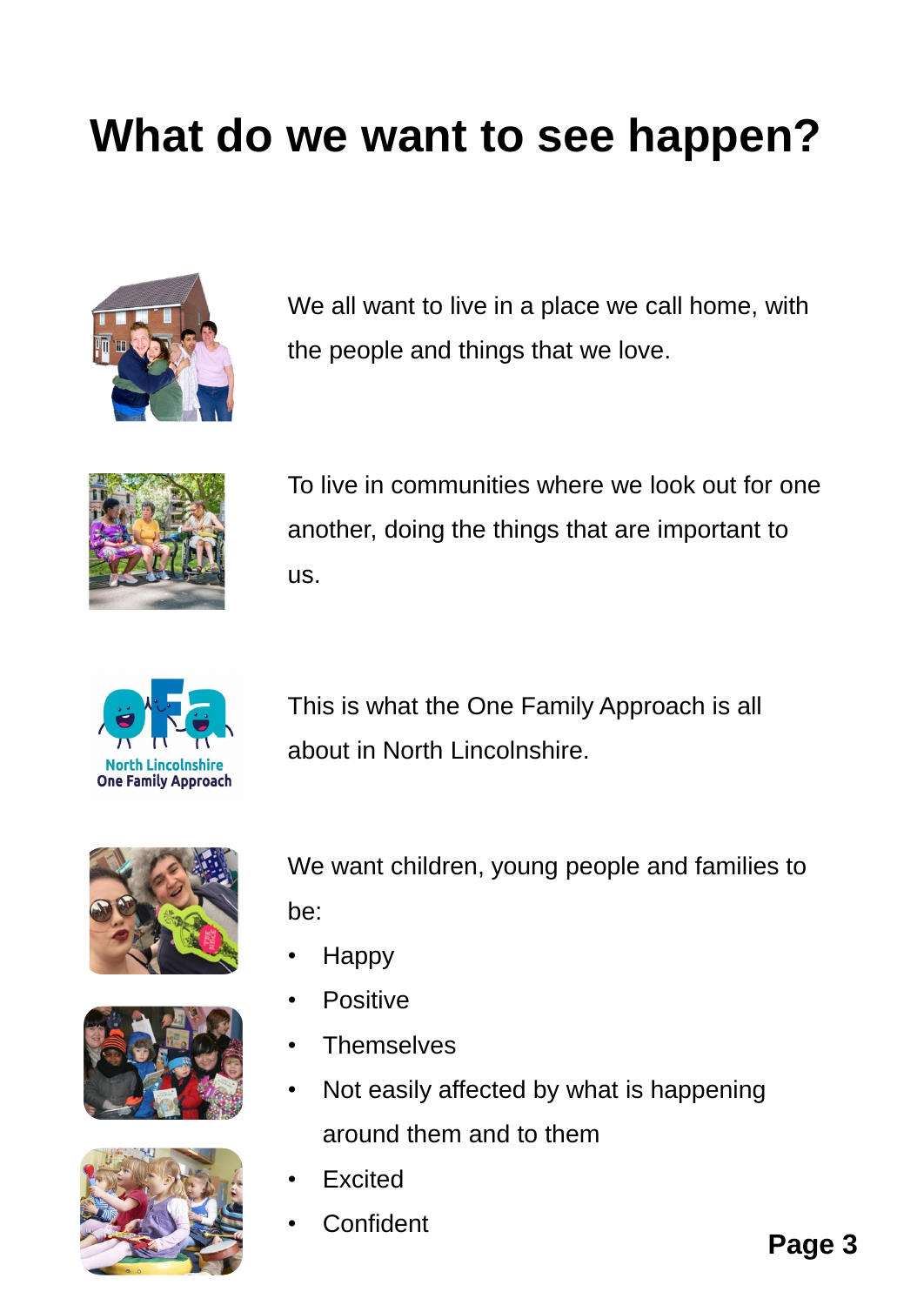#### **How did we work out what was important for us to work on for the next four years?**



To help us plan our work for the next 4 years we got lots of information from different places and people.





This includes:

- The Joint Strategic Needs Assessment SEND 2019 which tells us about children and young people with special needs or disabilities living in North Lincolnshire.
- Listening to children and young people with special needs or disabilities and their families:
	- Parents' Forum
	- Youth Council



Checking out how well we have been doing and where we needed to make changes.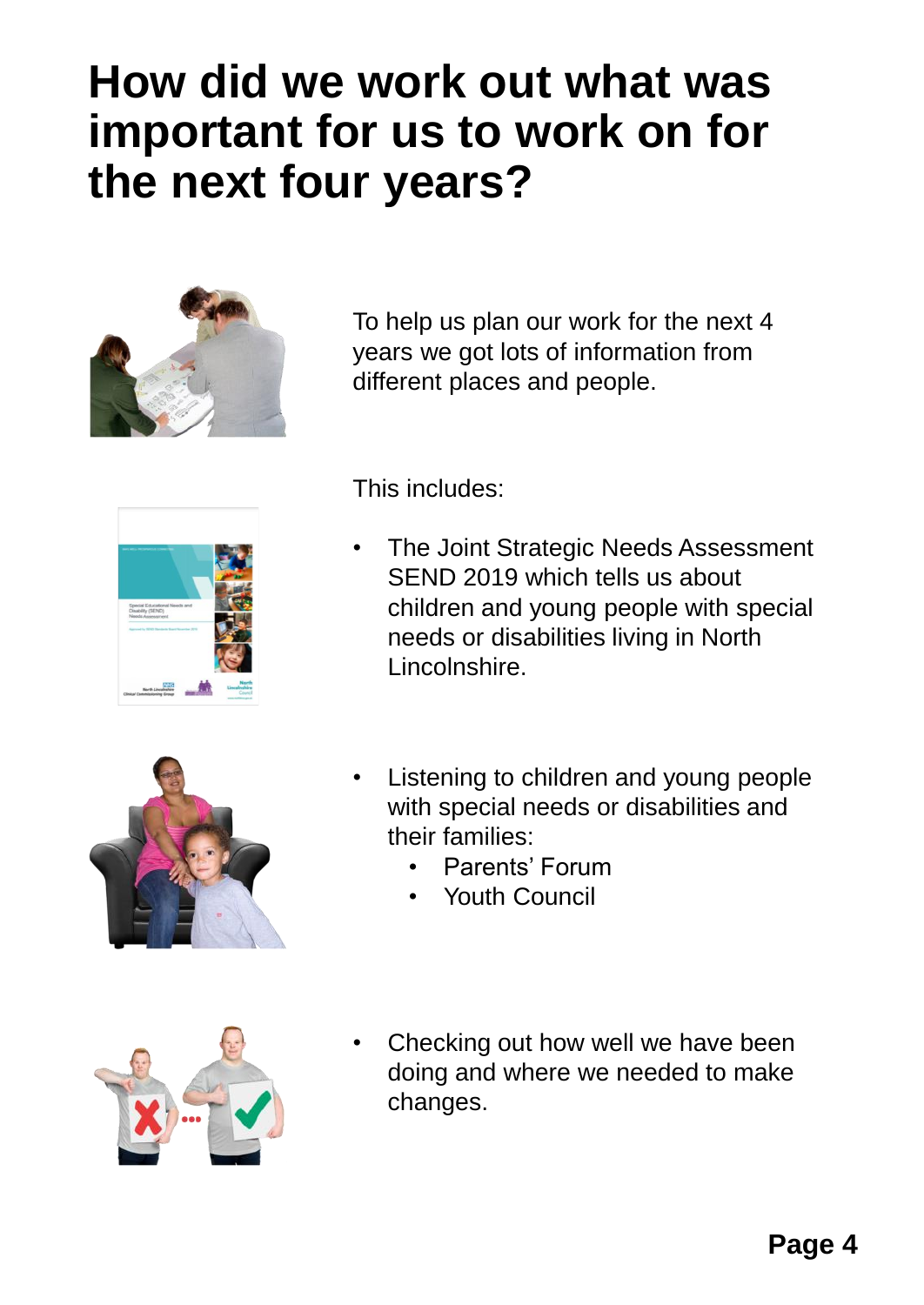#### **We have 4 important areas of work that will help people to have a good life**







**Well -** we will do work to make sure children and families have good health and emotional wellbeing.



**Successful -** we will do work to help children and young people have excellent education and better skills.



**Connected** - where children and families live in communities that are doing really well.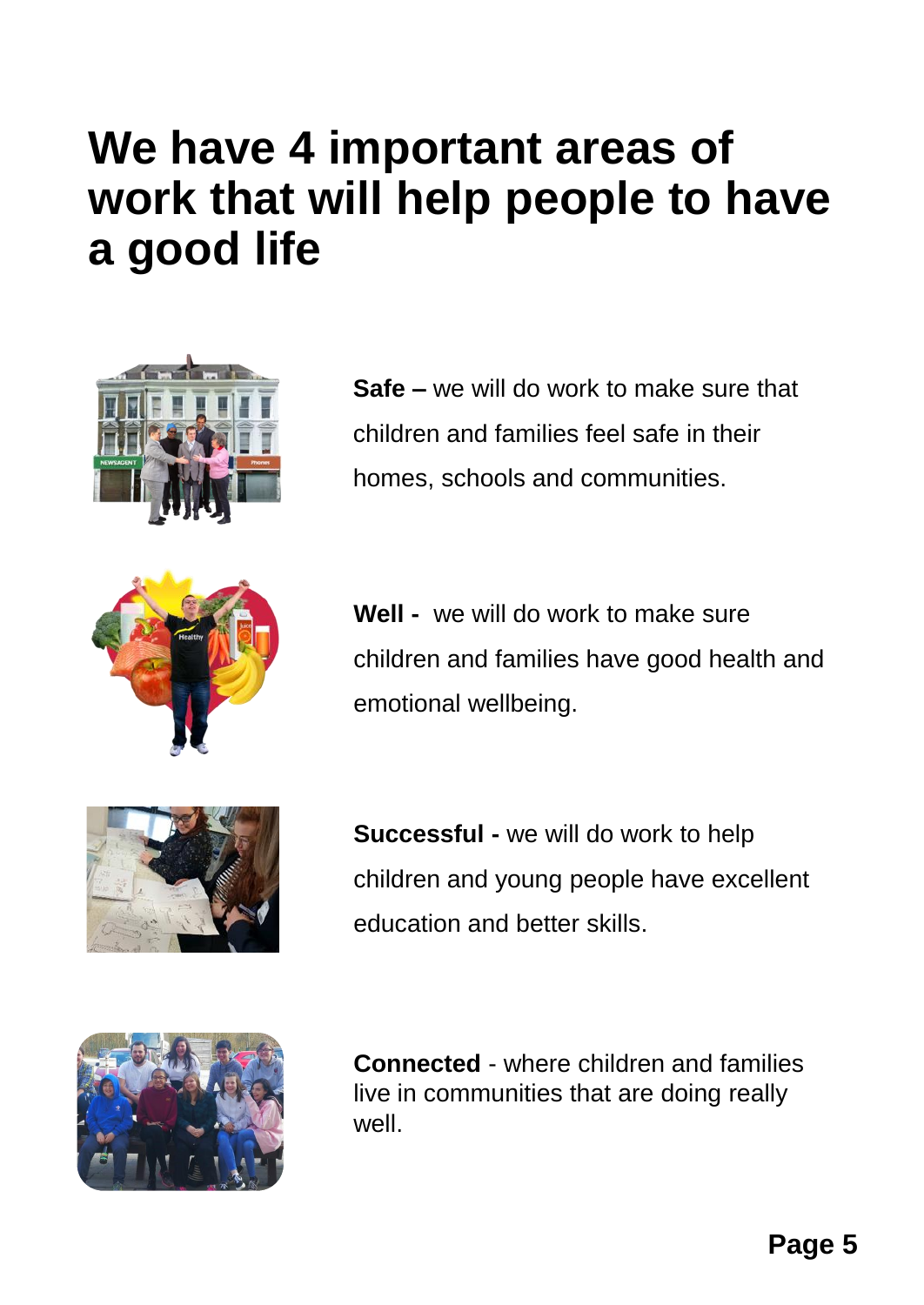### **Who will check that the work in this plan is happening?**



The work will be checked at different times throughout the year by the:

- Special Educational Needs or Disabilities Standards Board
- Health and Wellbeing Board
- Integrated Children's Trust



We will write a report called the Special Educational Needs or Disabilities Inclusion Plan Annual Report.



The report will include all the work that we have done to make the Special Educational Needs or Disabilities and Inclusion Plan happen.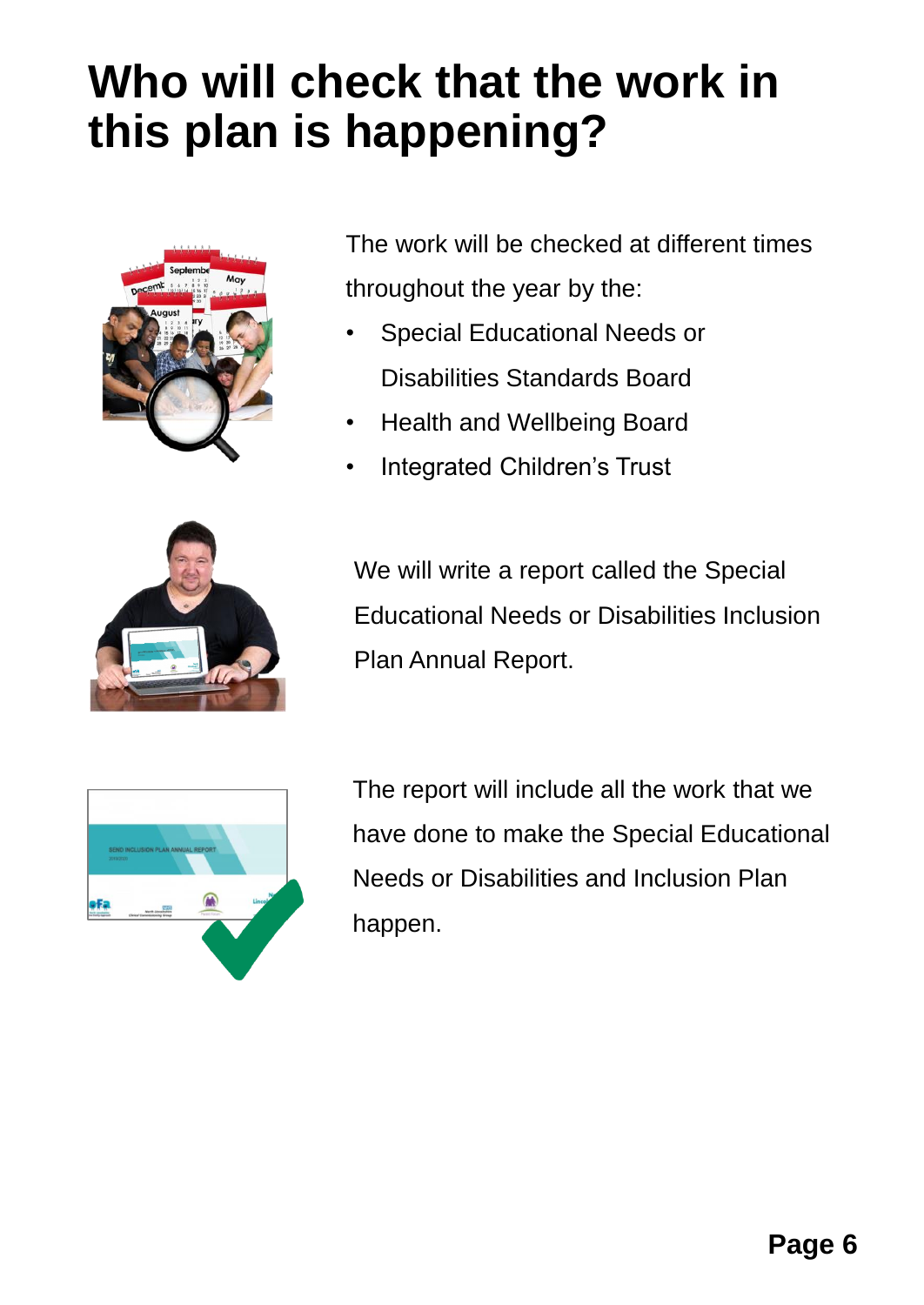### **More information**



#### **Special Educational Needs and Disability Inclusion Plans**

[http://www.northlincslocaloffer.com/doc](http://www.northlincslocaloffer.com/document-library/send-inclusion-plans/) ument-library/send-inclusion-plans/



#### **Special Educational Needs and Disability, Information and Advice Service**

http://www.northlincslocaloffer.com/spe [cial-educational-needs-and-disability](http://www.northlincslocaloffer.com/special-educational-needs-and-disability-sendiass/)sendiass/



#### **Local Offer**

Has lots of information about the different types of support and services for young people with special educational needs and/or disabilities.

<http://www.northlincslocaloffer.com/>



**Advocacy**

It is important for everyone to be involved and have their say in decisions about their lives, including their care and support.

<https://cloverleaf-advocacy.co.uk/>